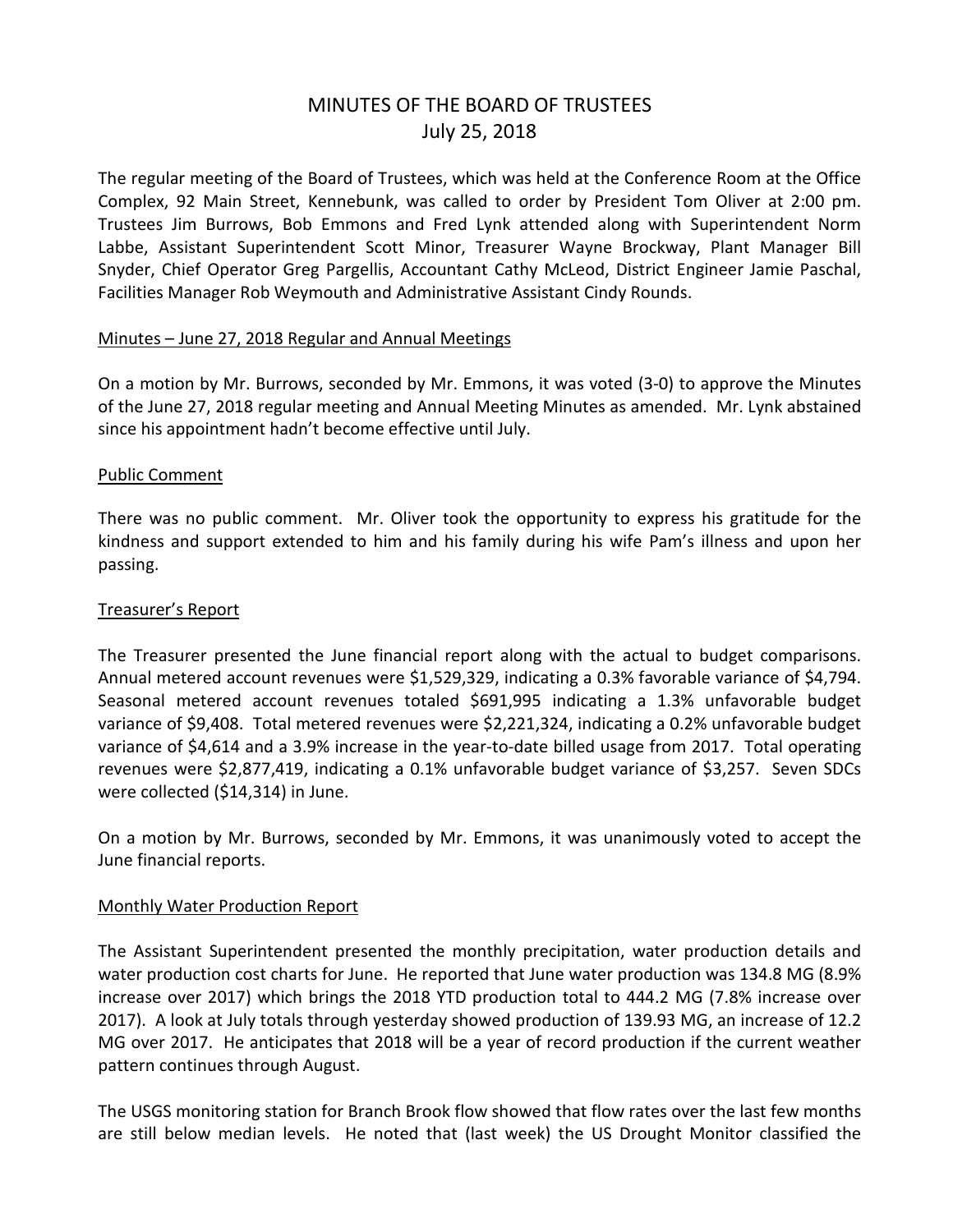southern portion of Maine as being in a 'moderate drought'. An updated report will be issued tomorrow.

Liquid precipitation equivalent in June was 4.08" and YTD precipitation showed a 7.45" decrease from the same period in 2017. He added that the groundwater aquifers are still well below historic levels and continue to be closely monitored.

Groundwater production has increased since the Merriland River well, Harriseckett Road well, Plant wells and Kennebunk River well were all placed into service in June. Groundwater was comprised of 31.5 MG from the Merriland River well, 1.2 MG from the Harriseckett Road well, 2.7 MG from the Plant wells and 19.7 MG from the Kennebunk River well.

The surface water chemical cost decreased to \$212.12 per MG from \$222.98 in May with the 2018 YTD monthly average cost now at \$239.66 per MG (higher than the \$208.10 per MG for the same period in 2017 due to increases in chemical costs). The ground water chemical cost for June was \$77.44 per MG. The YTD monthly average groundwater chemical cost was \$87.79 per MG and the YTD monthly average for the blended surface water and groundwater chemical cost is \$223.78 per MG.

# AMI Meters

The Treasurer reported that as of yesterday, 191 meters have been installed so far in July, bringing the YTD total to 2,111 and the cumulative total to over 6,278 (approximately 45% of all metered customers). At the current rate, the meter replacement project is projected to be completed in three years.

# Kennebunk River Well

The Superintendent reported that the 1 MGD granular active carbon (GAC) filtration system is performing well. The first round of tests indicated that there was no detection of PFAS. It also indicated that the efficacy of the carbon will likely exceed eight months. Upon inquiry, he reiterated the estimated costs (capital cost of \$1.3 million and annual operating cost of \$50,000 to \$70,000) and expected performance of the system.

# Kennebunk River Collaborative Study

The Superintendent reminded the Trustees of their approval to provide up to \$5,000 support (cash or in-kind services) for this proposed project that will study and take steps to protect the Kennebunk River watershed from contamination. It appears that the project will be moving ahead, as the DEP has conditionally awarded the requested amount of \$41,000 in matching funds. The coalition undertaking the study includes Wells National Estuarine Research Reserve, Kennebunk Conservation Commission, several local municipalities and environmental groups.

# Arundel Tank Site

The Superintendent reported that he and the District Engineer were encouraged after attending a Planning Board meeting to present plans for the access roadway and for the tank site. A site walk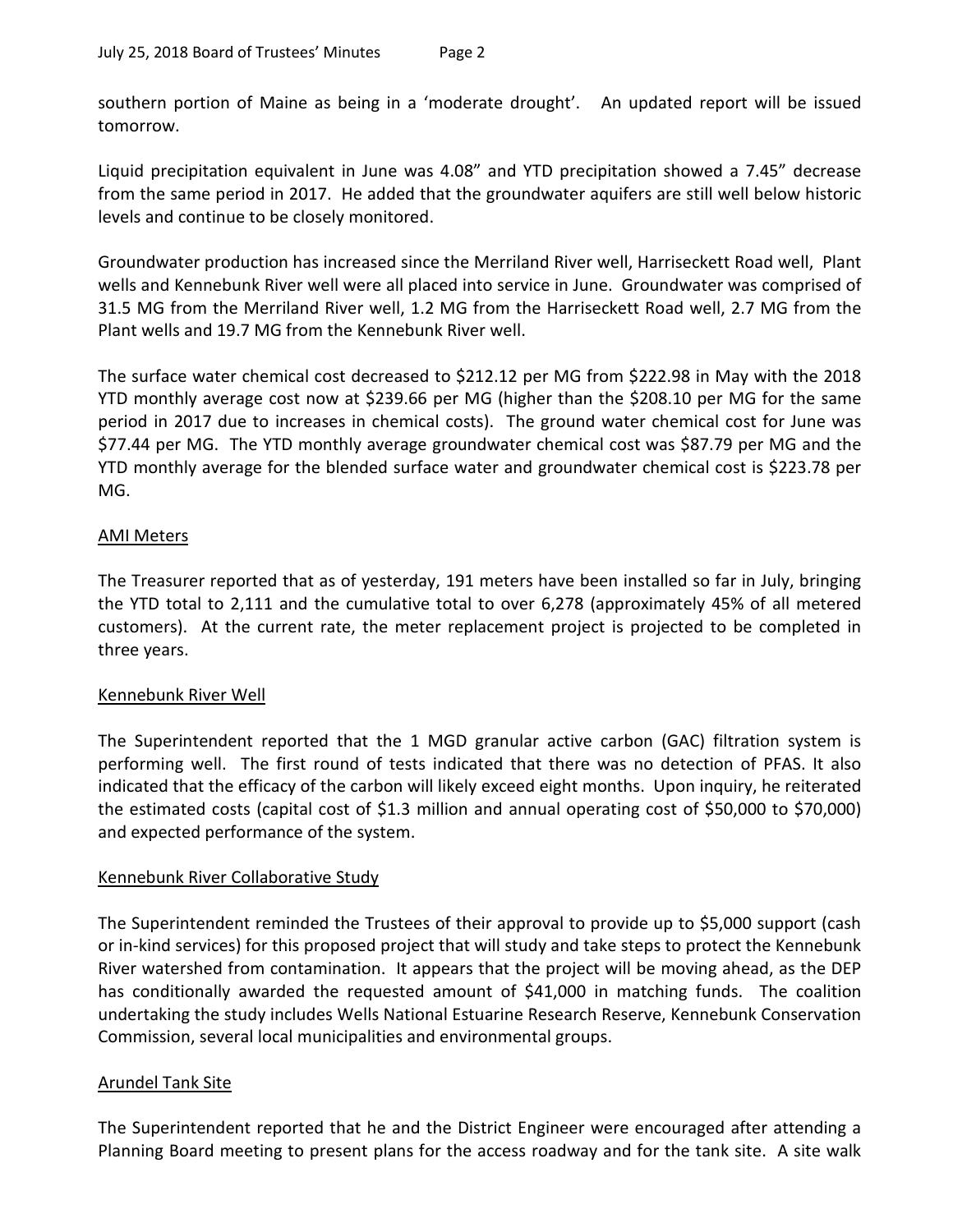has been scheduled for the week of August  $6<sup>th</sup>$ . The wetlands review indicated less wetlands than what was initially expected. He briefly explained the reinforced concrete tank design, which is currently sized at 1.25 MG. Provisions are being made to accommodate a second tank on the site at a future date.

## Biddeford Pool Tank

The Superintendent reported that as a result of one of the carriers not properly considering the existing access ladder when they designed their antenna upgrade, a new ladder will be located on a different leg of the tank at their expense.

## Fletcher Street Booster Station

The Facilities Manager reported that the internal piping and the pumps are being installed. The Superintendent provided an update on the transformer location and development of plans by the District and RSU 21 for car charging stations in the parking lot adjacent to the booster. It is anticipated that power will someday be generated at the booster by transferring excess water produced by the Kennebunk River well, which serves the high pressure zone.

## Main Replacement – Wildes District Road, Kennebunkport

The District Engineer reported that this project has been completed and is in service.

# Main Replacement – Storer Street, Kennebunk

The Assistant Superintendent explained the progress and the challenges that have been encountered on this project. He reported that two fused segments of the 12" HDPE pipe have been installed to date via the pipe bursting method. The project is anticipated to be complete by mid-August.

#### Tank Mixer Installation

The Facilities Manager reported that the final tank mixer (for Crow Hill tank) will be installed in October when customer demand has subsided.

#### Treasurer's Office Renovation

The Treasurer reported that the old carpet was removed, new flooring was installed and the paint throughout the office was refreshed while he was on vacation. He will be ordering his furniture soon.

#### Vehicle and Equipment Storage Building

The Assistant Superintendent reported that Patco has provided a conservative budget price of \$509,000 for the proposed building. Patco also confirmed that the new building could be constructed without any center support posts or columns which will allow for maximum flexibility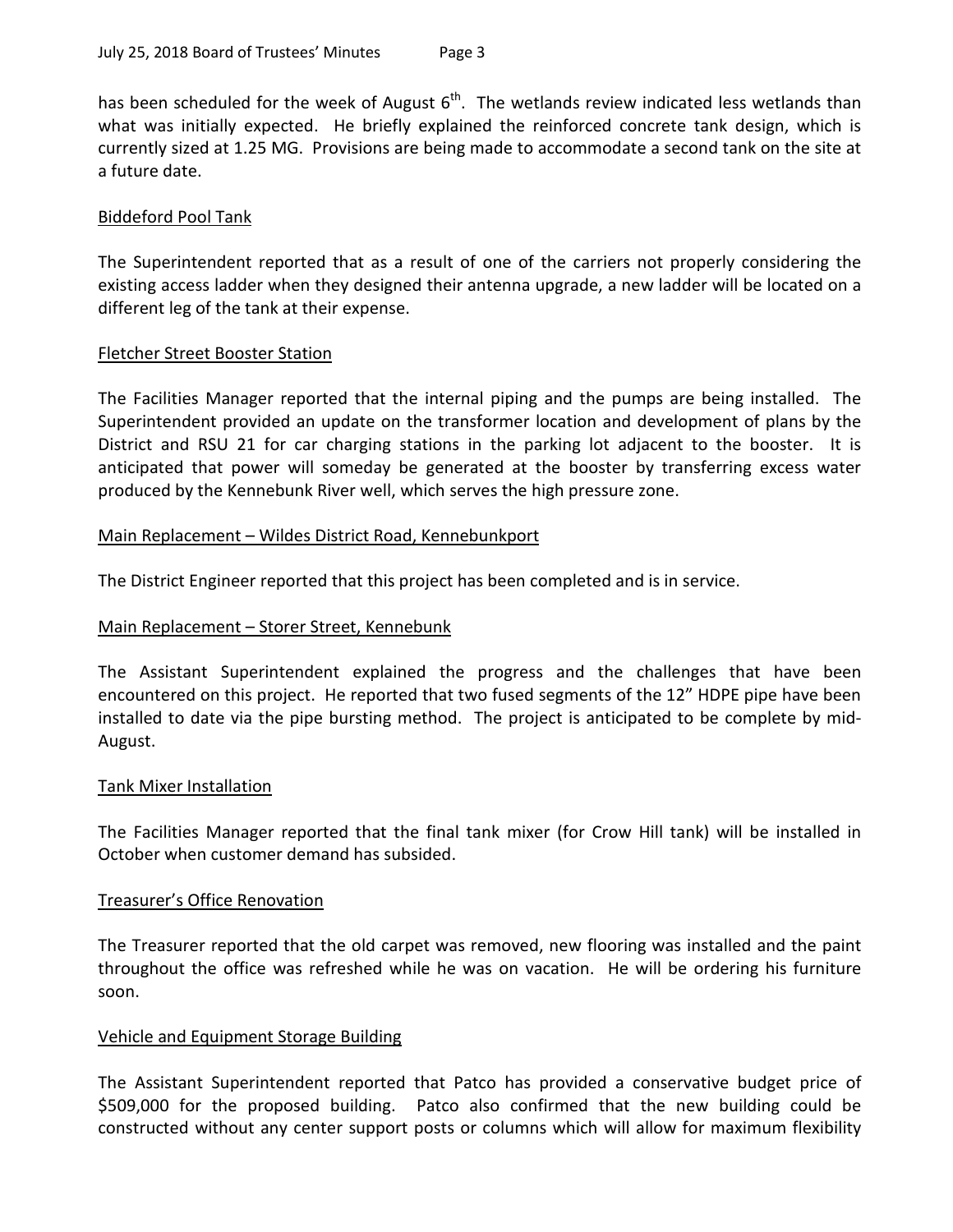on how the space is utilized. The RFP package is expected to go out to selected contractors within the next few weeks.. The current budget for this project is \$500,000.

# Water Quality Update – Latest Lead/Copper and Disinfection By-products Results

The Superintendent was pleased to report on the results of the lead and copper testing. He explained that with careful monitoring and modifications to our treatment processes, 2018 saw no lead or copper levels above the action levels of 0.015 ppm (parts per million) and 1.3 ppm respectively. It was noted that the overall results were the lowest on record. He added that prior to 2017, the District had been on reduced monitoring for several testing cycles. However, as a result of the District's 2017 change in its disinfection regimen to chloramines, EPA regulations required increased testing and monitoring of 60 sites, versus the prior 30 sites. As a result of the extremely low test results, it appears likely that the EPA will allow the District to return to reduced monitoring of 30 sites for the next testing cycle. The Chief Operator thanked Billing Clerk Brenda Hamilton for her work in gathering new sample locations and for her coordination in the quick turnaround of samples.

## Recent Brush Fire on the Branch Brook Watershed

The Superintendent summarized the July  $11<sup>th</sup>$  post-event review meeting he attended at the West Kennebunk Fire Station that was coordinated by the Maine Forest Service and included several of the fire departments that responded to the fire. He provided an overview of the criminal (legal) procedures and noted that the party responsible for the accidental fire is scheduled for an arraignment in August. He expects to have more information available at the next meeting.

# Staffing Update

The Superintendent summarized the current status of filling two vacancies in Office/Billing Clerk positions as a result of the upcoming retirements of two 30-year tenure employees.

#### Other Business

- The Superintendent was pleased to share three complimentary emails regarding the most recent issue of the District's newsletter, *What's on Tap.*
- The Superintendent brought the Board's attention to an invitation to Brenda Hamilton's retirement party at Dutch Elm Golf Course on Saturday, August  $11^{\text{th}}$ .
- The Superintendent announced a joint meeting of KKW, Kittery Water District and York District that will be held on August  $6<sup>th</sup>$  at 5:30 pm at Jonathan's Restaurant in Ogunquit. The purpose of the meeting will be to review and discuss past, current and proposed joint initiatives between the three utilities.

#### Next Meeting

The next meeting of the Board of Trustees will be held on Wednesday, August 29, 2018 in the Conference Room, 92 Main Street, Kennebunk at 2:00 pm.